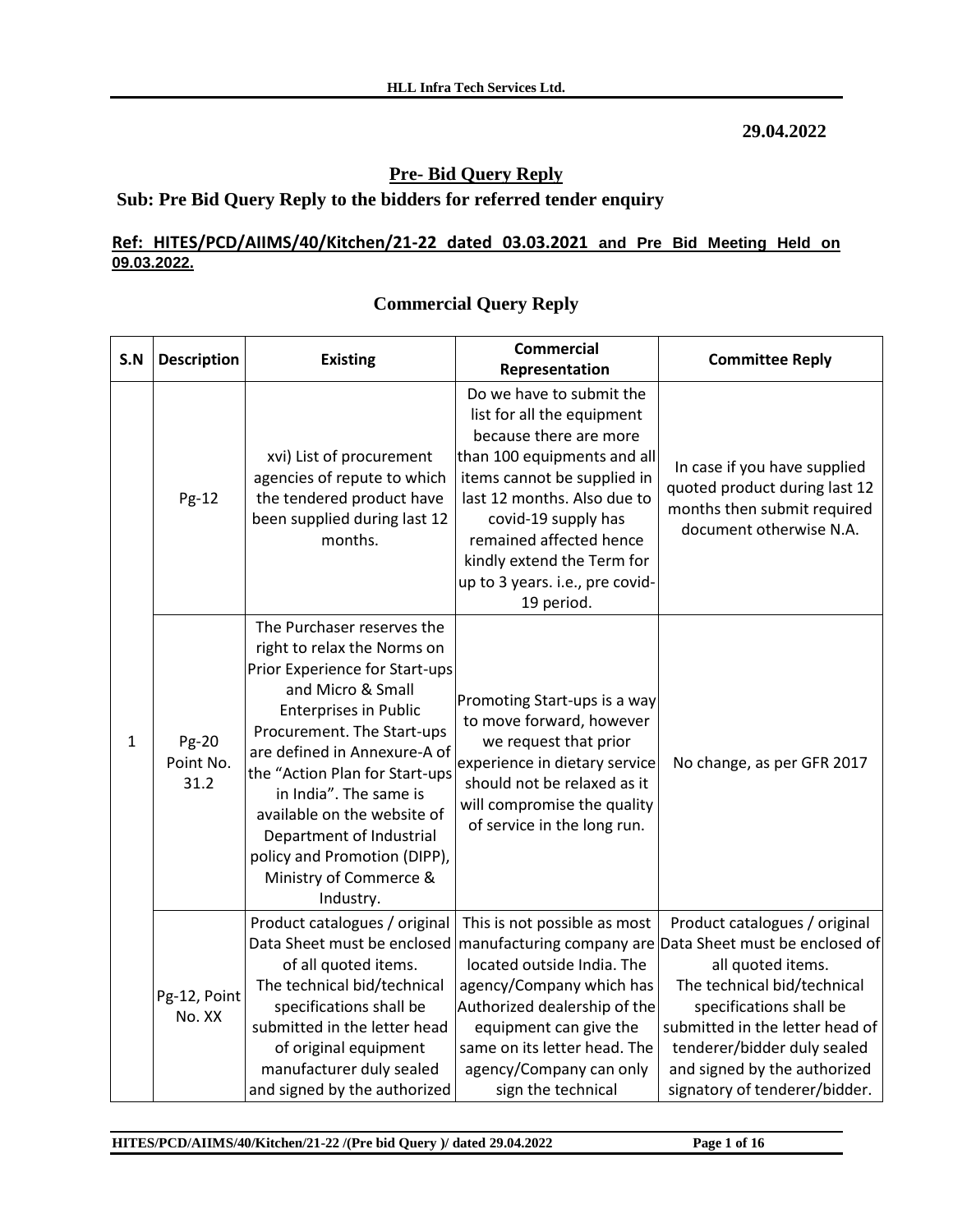|             | signatory of the                                                         | specification of the           |                                |
|-------------|--------------------------------------------------------------------------|--------------------------------|--------------------------------|
|             | manufacturer.                                                            | equipment and not the          |                                |
|             |                                                                          | whole technical tender         |                                |
|             |                                                                          | document. Also, there are      |                                |
|             |                                                                          | more than 50 equipments in     |                                |
|             |                                                                          | the tender and most of         |                                |
|             |                                                                          | them are manufactured by       |                                |
|             |                                                                          | different companies.           |                                |
|             |                                                                          | Therefore, at tendering        |                                |
|             |                                                                          | stage it is very difficult to  |                                |
|             |                                                                          | obtain the authorisation on    |                                |
|             |                                                                          | the letter head from all the   |                                |
|             |                                                                          | companies.                     |                                |
|             |                                                                          | Also, if there are 8 bidders   |                                |
|             |                                                                          | most foreign companies will    |                                |
|             |                                                                          | not be providing               |                                |
|             |                                                                          | authorisation form to every    |                                |
|             |                                                                          | bidder for tender purpose.     |                                |
|             |                                                                          | The same, if necessary, can    |                                |
|             |                                                                          | be provided after the award    |                                |
|             |                                                                          | of tender by the selected      |                                |
|             |                                                                          | bidder.                        |                                |
|             |                                                                          | Further it is written that the |                                |
|             |                                                                          | technical bid shall be         |                                |
|             |                                                                          | submitted in the letterhead    |                                |
|             |                                                                          | of the original equipment      |                                |
|             |                                                                          | manufacturer (OEM) which       |                                |
|             |                                                                          | is again not possible          |                                |
|             |                                                                          | because OEM will not be        |                                |
|             |                                                                          | submitting the tender for      |                                |
|             |                                                                          | operation of the kitchen.      |                                |
|             |                                                                          | This should be removed as      |                                |
|             |                                                                          |                                | <b>Amended as:</b>             |
|             | Page No. 99 Status: The Bidder should be manufacturer cannot             |                                | The Bidder should be a         |
| Section-IX  | a Manufacturer or its                                                    | provide dietary services in    | qualified firms/ manufacturers |
| Point No. 1 | authorized Agent.                                                        | Hospital and this is a         | or its authorized Agent.       |
|             |                                                                          | comprehensive tender.          |                                |
|             | This bid is reserved for Class I                                         |                                |                                |
|             | and Class II bidders only as                                             |                                |                                |
|             | per make in India Policy                                                 | This should be removed as      |                                |
| Page No.4   | (DPIIT Order dated                                                       | manufacturer cannot            |                                |
| Note No.3   | 16thSeptember 2020 and its                                               | provide dietary services in    | No change                      |
|             | subsequent amendments).                                                  | Hospital and this is a         |                                |
|             | Participating bidders need to                                            | comprehensive tender           |                                |
|             | submit relevant make in India                                            |                                |                                |
|             | authorization certificate.                                               |                                |                                |
|             | Page No. 99   Only 'class-I and Class II local This should be removed as |                                | No change                      |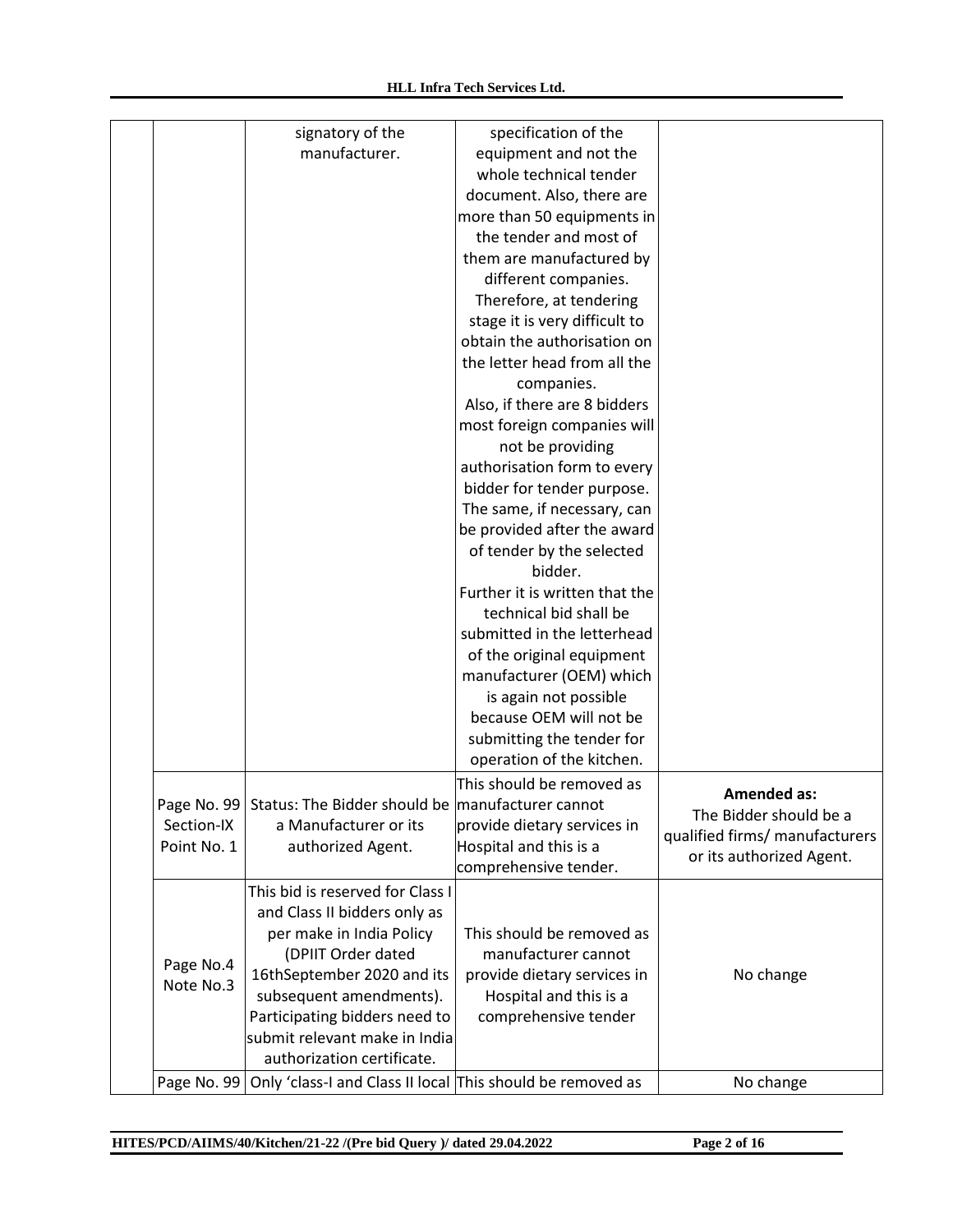| Section-IX<br>Point No. 5                | supplier' shall be eligible to<br>participate in this tender as<br>per preference to Make in<br>India Policy. For details refer<br>to Appendix A<br>('class-I local supplier' means<br>a supplier or service provider,<br>whose goods, service or<br>works offered for<br>procurement, has local<br>content equal to or more<br>than 50%, as defined in to<br>Make in India Policy. class-II<br>local supplier" means a<br>supplier or service provider,<br>whose goods, service or<br>works offered for<br>procurement, has local<br>content more than 25% but<br>less than 50%, as defined in<br>to Make in India Policy) | manufacturer cannot<br>provide dietary services in<br>Hospital and this is a<br>comprehensive tender                                                                                                       |                                                                                                                                          |
|------------------------------------------|-----------------------------------------------------------------------------------------------------------------------------------------------------------------------------------------------------------------------------------------------------------------------------------------------------------------------------------------------------------------------------------------------------------------------------------------------------------------------------------------------------------------------------------------------------------------------------------------------------------------------------|------------------------------------------------------------------------------------------------------------------------------------------------------------------------------------------------------------|------------------------------------------------------------------------------------------------------------------------------------------|
| Page No. 99<br>Section-IX<br>Point No. 8 | Manufacturer Authorization:<br>Eligible bidders quoting as an<br>Indian Agent (ref. GIT clause<br>14, Indian Agents) should<br>submit a mandatory letter of<br>authority from the Foreign<br>Principal / Manufacturer,<br>with name of manufacturing<br>company for major products<br>quoted by them as per given<br>format as detailed below.<br>For the following major<br>items, Manufacturer's<br>Authorization should be<br>submitted as per format at<br>Section XIV A:<br>a) Tilting Braising Pan<br>b) Combi oven<br>c) Automatic chapati maker                                                                     | Submitting manufacturer's<br>authorisation for all<br>equipments is not possible<br>as many equipments will be<br>imported and not all<br>companies give<br>authorisation to participate<br>in the tender. | No change, Manufacturer<br>Authorization for only major<br>items are required . Details are<br>already mentioned in the QC<br>Section-IX |
| Page No.<br>100<br>Note: 2               | In support of $2$ (a) $\& 2$ (b), the<br>Tenderer shall furnish<br>Performance statement in<br>the enclosed Proforma 'A'.                                                                                                                                                                                                                                                                                                                                                                                                                                                                                                   | Please clarify 2(a) and 2(b)<br>points for which<br>performance statement is<br>required as point 2(a) and<br>2(b) are not available in the Tenderer shall furnish<br>tender document on the               | Please read Point no 3 instead<br>of $2(a)$ and $2(b)$<br>Amended as<br>In support of point no (3), the<br>Performance statement in the  |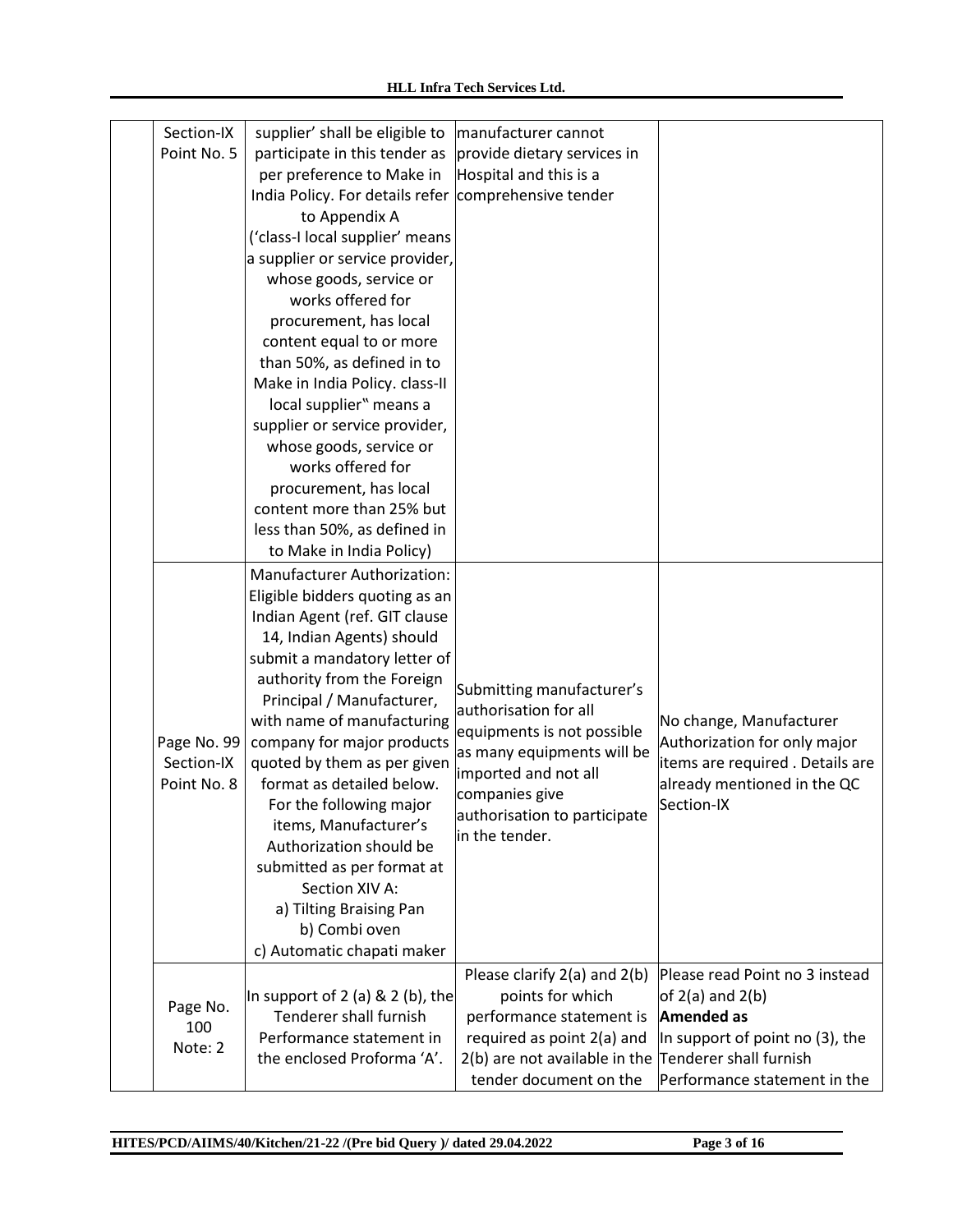|                             |                                                                                                                                                                                                                                                                                                                                                                                                                                                                                                                                                                                                                                                                                                                                                                                                                                                                                                                                                                                                                                                    | mentioned page.                                                                                                                                                                                                                                                                    | enclosed Proforma 'A'.                                                                                                                                                      |
|-----------------------------|----------------------------------------------------------------------------------------------------------------------------------------------------------------------------------------------------------------------------------------------------------------------------------------------------------------------------------------------------------------------------------------------------------------------------------------------------------------------------------------------------------------------------------------------------------------------------------------------------------------------------------------------------------------------------------------------------------------------------------------------------------------------------------------------------------------------------------------------------------------------------------------------------------------------------------------------------------------------------------------------------------------------------------------------------|------------------------------------------------------------------------------------------------------------------------------------------------------------------------------------------------------------------------------------------------------------------------------------|-----------------------------------------------------------------------------------------------------------------------------------------------------------------------------|
| Page No. 98<br>Section VIII | <b>Quality Control Requirements</b><br>(Proforma for equipment and<br>quality control employed by<br>the manufacturer(s)<br>Tender Reference No. Date of<br>opening Time Name and<br>address of the Tenderer:<br>Note: All the following details<br>shall relate to the<br>manufacturer(s) for the<br>goods quoted for. 01 Name<br>of the manufacturer a. full<br>postal address b. full address<br>of the premises c. telegraphic<br>address d. telex number e.<br>telephone number f. fax<br>number 02 Plant and<br>machinery details 03<br>Manufacturing process<br>details 04 Monthly (single<br>shift) production capacity of<br>goods quoted for a. normal b.<br>maximum 05 Total annual<br>turn-over (value in Rupees)<br>06 Quality control<br>arrangement details a. for<br>incoming materials and<br>bought-out components b.<br>for process control c. for final<br>product evaluation 07 Test<br>certificate held a . type test b<br>. BIS/ISO certification c. any<br>other 08 Details of staff a.<br>technical b skilled c unskilled | There will be multiple<br>manufacturers from whom<br>the equipment will be<br>procured, it is not possible<br>to procure quality control<br>proforma for each<br>manufacturer as they will<br>not be sharing internal<br>details of their company for<br>procuring single machine. | Please submit the Quality<br>Control Requirements from<br>manufacturer of following<br>items only<br>1. Tilting Braising Pan<br>2.Combi oven<br>3. Automatic chapatti maker |
| Pg-94 Point<br>No.1:        | Cumulative Turnover in the<br>last 3 financials years<br>18 Cr. Or above<br>25 Cr. Or above<br>50 Cr. Or above<br>The bidder must have an<br>annual turnover for past<br>three years (ending 31st<br>March 2021) of at least Rs.<br>4,00,00,000/- or a cumulative<br>sum of Rs. 12,00,00,000/-                                                                                                                                                                                                                                                                                                                                                                                                                                                                                                                                                                                                                                                                                                                                                     | There is a disparity between<br>qualification criteria and<br><b>QCBS</b> evaluation parameter<br>as cumulative turnover for<br>last 3 years in qualification is $3$ financials years<br>Rs.12crore whereas as per<br>QCBS the same is<br>Rs.18crore.                              | Accepted<br>modified as:<br>Cumulative Turnover in the last<br>12 Cr. Or above instead of 18cr<br>or above.                                                                 |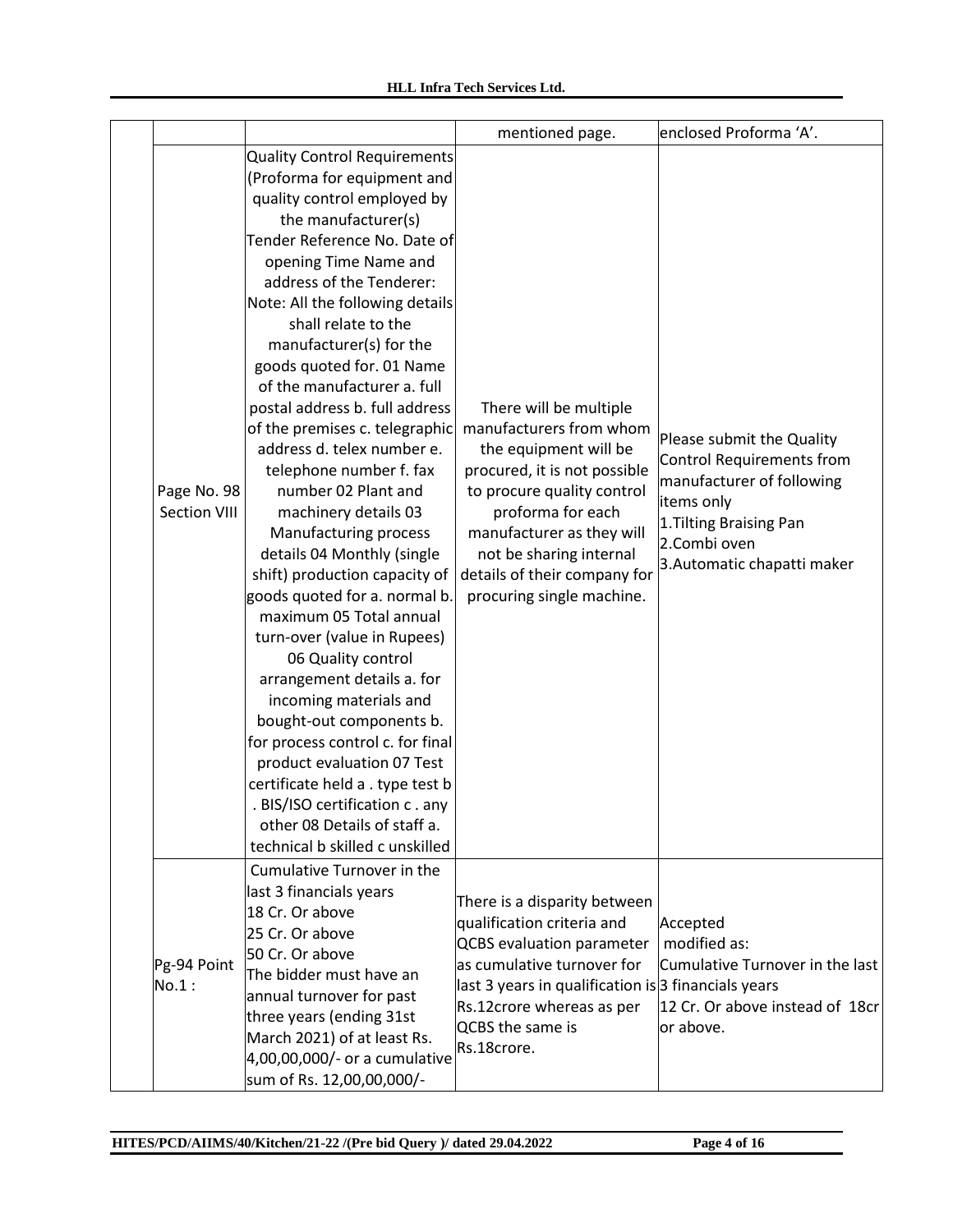|                      | during the last three years in                                                                                                                                                                                                                                                                                                                                               |                                                                                                                                                                                                                                                                                                                                                                                                                                                                                                                                                                                                                                                                                                                                                                                                                                                                 |                                                                                                                                                                                                                                                                                                                                                                                                                     |
|----------------------|------------------------------------------------------------------------------------------------------------------------------------------------------------------------------------------------------------------------------------------------------------------------------------------------------------------------------------------------------------------------------|-----------------------------------------------------------------------------------------------------------------------------------------------------------------------------------------------------------------------------------------------------------------------------------------------------------------------------------------------------------------------------------------------------------------------------------------------------------------------------------------------------------------------------------------------------------------------------------------------------------------------------------------------------------------------------------------------------------------------------------------------------------------------------------------------------------------------------------------------------------------|---------------------------------------------------------------------------------------------------------------------------------------------------------------------------------------------------------------------------------------------------------------------------------------------------------------------------------------------------------------------------------------------------------------------|
|                      | the business.                                                                                                                                                                                                                                                                                                                                                                |                                                                                                                                                                                                                                                                                                                                                                                                                                                                                                                                                                                                                                                                                                                                                                                                                                                                 |                                                                                                                                                                                                                                                                                                                                                                                                                     |
| Pg-94 Point<br>No.3: | No. of FSSAI licensed food<br>service contracts currently<br>carried out in<br>hospitals/organization as on<br>date (in case of hospital<br>where 500 beds or above, in<br>case of organization where<br>1000 meals are served per<br>day)<br>5 or more<br>10 or more<br>20 or more                                                                                          | There is disparity in<br>evaluation criteria between<br>point no.1 and point no.3 of<br>QCBS. Point no.3 does not<br>justify the cumulative<br>turnover of last 3 years<br>given in point no.1.<br>Since Point no.3 states that<br>as on date no. of FSSAI<br>license should be more than<br>5,10 or 20 with strength of<br>minimum 500 beds in<br>hospital or 1000 in another<br>organisation.<br>Considering the same,<br>minimum turnover required<br>as on date with minimum<br>strength of 500 for 5<br>licenses would be<br>approximately Rs.15-<br>20crore as on date, for 10<br>license the same would be<br>30-40 crores and for 20<br>license the same would be<br>approximately Rs.70crore<br>for one year.<br>Hence requesting you to<br>kindly reconsider the same<br>so as to maintain similarity<br>in different evaluation<br>criteria of QCBS. | Accepted<br>modified as:<br>No. of FSSAI licensed food<br>service contracts currently<br>carried out in<br>hospitals/organization as on<br>date (in case of hospital where<br>500 beds or above, in case of<br>organization where 1000 meals<br>are served per day)<br>2 or more instead of 5 or more<br>-10 marks<br>5 or more instead of 10 or<br>more -15 marks<br>10 or more instead of 20 or<br>more -20 marks |
| Pg-95<br>Point No. 2 | <b>After Sales Service:</b><br>After sales service centre<br>should be available at the city<br>lof<br>Hospital/Institution/Medical<br>College on 24 (hrs) X 7 (days)<br>X 365 (days) basis.<br>Complaints should be<br>attended properly, maximum<br>within 8 hrs. The service<br>should be provided directly<br>by Tenderer/Indian Agent.<br>Undertaking by the Principals | Undertaking by the<br>Principals that the spares for<br>the equipment shall be<br>available for at least 10<br>years from the date of<br>supply is not feasible as the<br>all the equipment will be<br>procured from different<br>companies and the<br>companies are reluctant to<br>give guarantee for 10 years<br>spares.                                                                                                                                                                                                                                                                                                                                                                                                                                                                                                                                     | No Change                                                                                                                                                                                                                                                                                                                                                                                                           |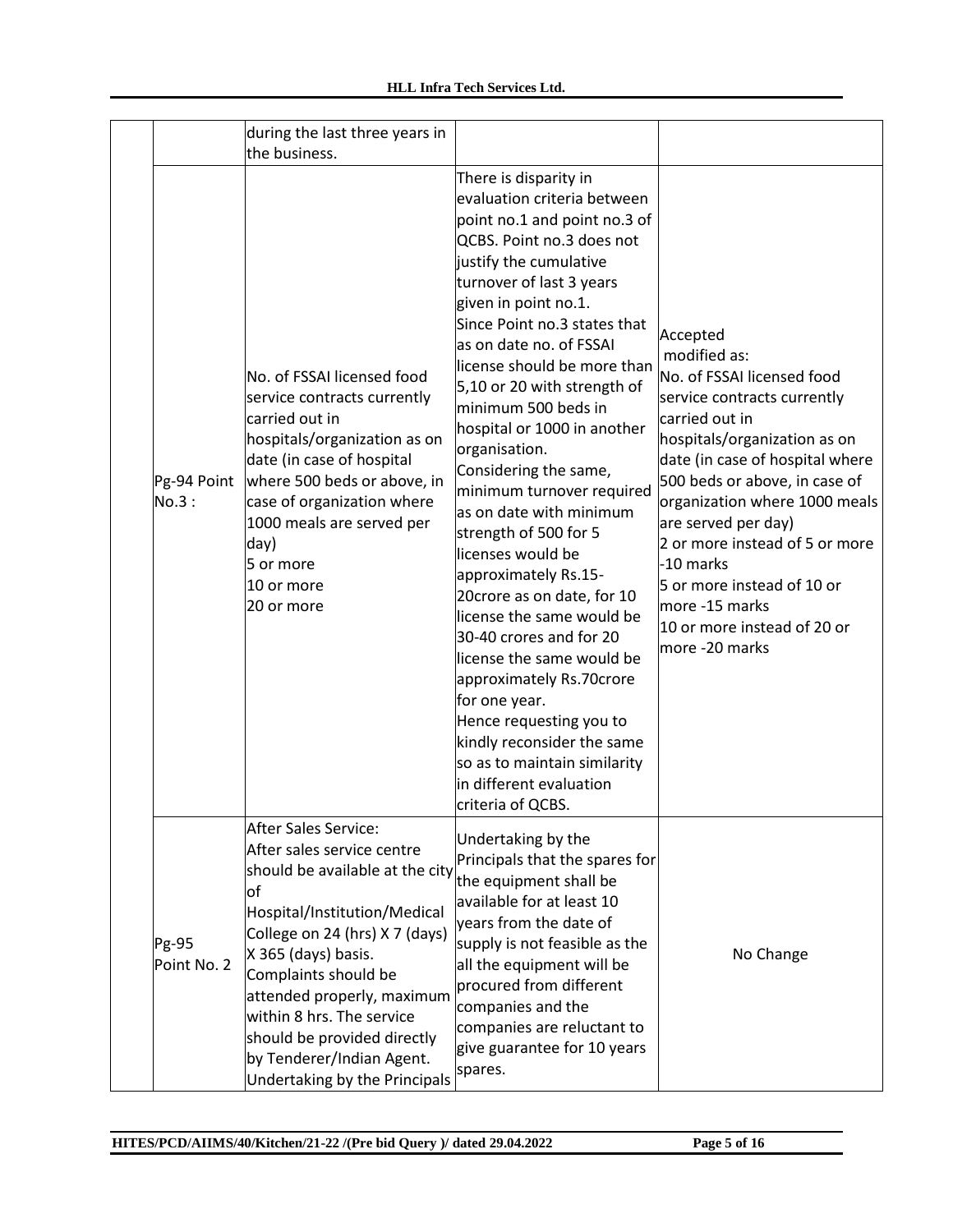|                |                                                         | that the spares for the        |                               |            |
|----------------|---------------------------------------------------------|--------------------------------|-------------------------------|------------|
|                |                                                         | equipment shall be available   |                               |            |
|                |                                                         | for at least 10 years from the |                               |            |
|                |                                                         | date of supply.                |                               |            |
|                |                                                         |                                | Limitation of Liability: The  |            |
|                |                                                         |                                | liability of the either party |            |
|                |                                                         |                                | shall not exceed total        |            |
|                |                                                         |                                | amount invoiced by bidder     |            |
|                |                                                         |                                | during the preceding          |            |
|                | Additional                                              |                                | financial year i.e. April to  |            |
|                | legal clause                                            |                                | March or Rs 10 million        |            |
|                | for Contract                                            | Not included                   | whichever is less.            | No Change. |
|                | Agreement                                               |                                | This is part of our           |            |
|                |                                                         |                                | Agreement with HITES for      |            |
|                |                                                         |                                | West Bengal BMEM, AIIMS       |            |
|                |                                                         |                                | New Delhi & JIPMER (will      |            |
|                |                                                         |                                | provide the agreement         |            |
|                |                                                         |                                | copies for reference)         |            |
|                |                                                         |                                | Notwithstanding any           |            |
|                | Additional<br>legal clause<br>for Contract<br>Agreement | Not included                   | provision of this Agreement   |            |
|                |                                                         |                                | to the contrary, neither      |            |
|                |                                                         |                                | party will be liable to the   |            |
|                |                                                         |                                | other party in respect of any |            |
|                |                                                         |                                |                               | No Change. |
|                |                                                         |                                | consequential, indirect       |            |
| $\overline{2}$ |                                                         |                                | damages or punitive or        |            |
|                |                                                         |                                | economic loss or damage.      |            |
|                |                                                         |                                | This is part of our           |            |
|                |                                                         |                                | Agreement with HITES for      |            |
|                |                                                         |                                | West Bengal BMEM, AIIMS       |            |
|                |                                                         |                                | New Delhi & JIPMER (will      |            |
|                |                                                         |                                | provide the agreement         |            |
|                |                                                         |                                | copies for reference)         |            |
|                |                                                         |                                | Mutual Indemnification        |            |
|                |                                                         |                                | First party to hold the       |            |
|                |                                                         |                                | "Second Party" harmless for   |            |
|                |                                                         |                                | and against any and           |            |
|                |                                                         |                                | damages and expenses of       |            |
|                | Additional                                              |                                | whatsoever nature incurred    |            |
|                | legal clause                                            | Not included                   | by the subsistence of this    | No Change. |
|                | for Contract                                            |                                | Agreement.                    |            |
|                | Agreement                                               |                                | For the avoidance of doubt,   |            |
|                |                                                         |                                | nothing in this Article shall |            |
|                |                                                         |                                | prevent or restrict a Party   |            |
|                |                                                         |                                | enforcing any obligation      |            |
|                |                                                         |                                | owed to it under this         |            |
|                |                                                         |                                | agreement. If the             |            |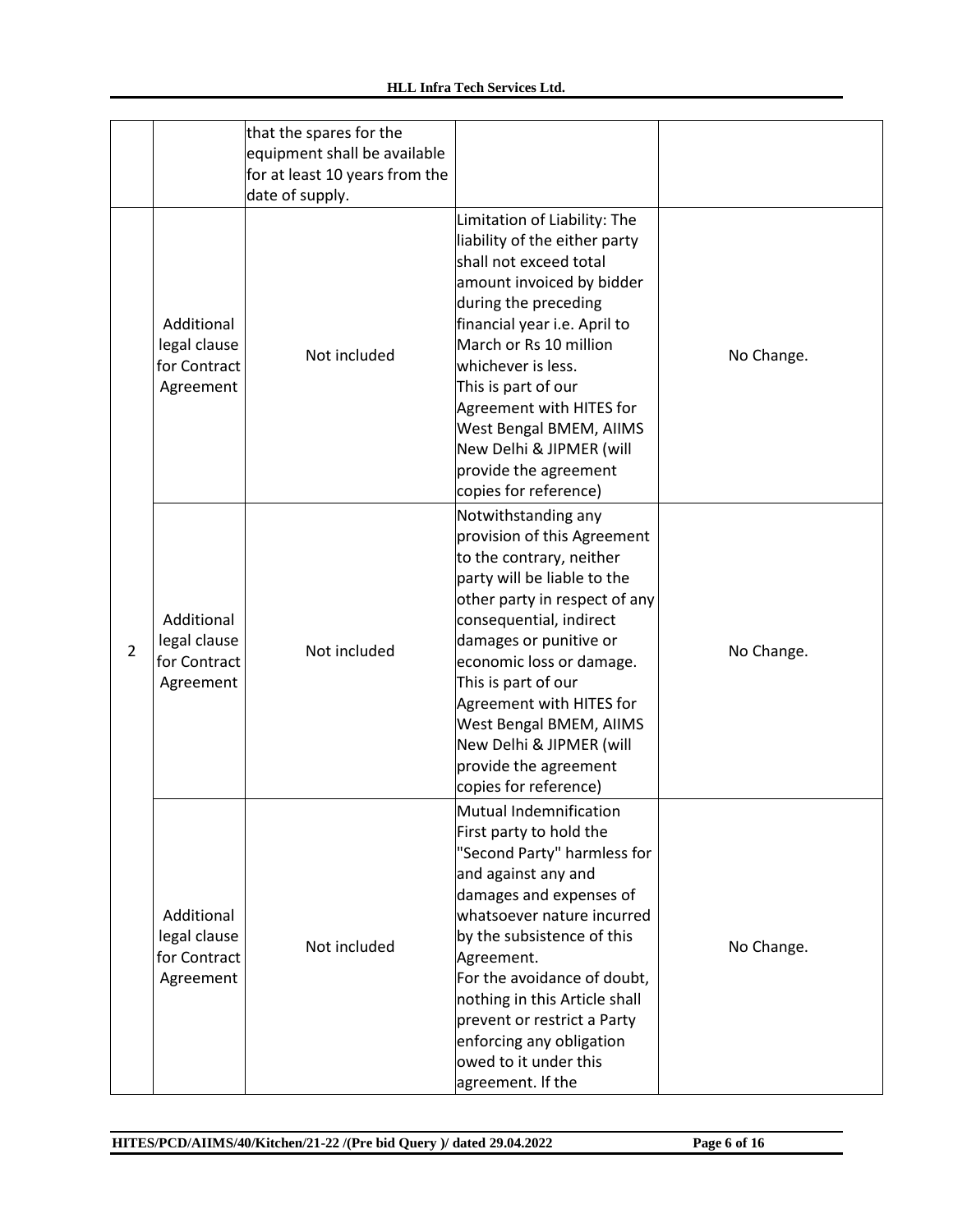|                                                              |                                                                               | abovementioned indemnity<br>due to any actions, claims,<br>liabilities, costs, damages<br>and expenses is occur due to<br>the negligence of the first<br>Party, then the Second Part<br>is not liable for any such<br>actions, claims, liabilities,<br>costs, damages and<br>expenses etc. |                                                                                                                                                                                                                                                                                                                      |
|--------------------------------------------------------------|-------------------------------------------------------------------------------|--------------------------------------------------------------------------------------------------------------------------------------------------------------------------------------------------------------------------------------------------------------------------------------------|----------------------------------------------------------------------------------------------------------------------------------------------------------------------------------------------------------------------------------------------------------------------------------------------------------------------|
| Termination<br>for<br>convenience<br>for service<br>provider | Not included                                                                  | The service provider can<br>terminate the agreement<br>for any reason by giving<br>written notice of 60 days to<br>the client<br>This is part of our<br>Agreement with HITES for<br>West Bengal BMEM, AIIMS<br>New Delhi & JIPMER (will<br>provide the agreement<br>copies for reference)  | No Change.                                                                                                                                                                                                                                                                                                           |
| Section IX<br>QC<br>Page No 99                               | 1. Status: The Bidder should<br>be a Manufacturer or its<br>authorized Agent. |                                                                                                                                                                                                                                                                                            | <b>Amended as:</b><br>The Bidder should be a<br>qualified firms/ manufacturers<br>or its authorized Agent.                                                                                                                                                                                                           |
| Section IX<br>QC<br>Page No 99                               | added para                                                                    |                                                                                                                                                                                                                                                                                            | a. In the business of<br>running an FSSAI<br>certified in-house or<br>centralized kitchen with<br>the said kitchen catering<br>to hospitals/railways/<br>hotels/aviation/<br>institutes, etc. for the last<br>three years                                                                                            |
| Section IX<br>QC<br>Page No 99                               | added para                                                                    |                                                                                                                                                                                                                                                                                            | Note:<br>Bidder(s) should submit the<br>following documents:<br>• FSSAI certificate of the in-<br>house/ centralized kitchen<br>being run by the bidder (along<br>with copies of work order if the<br>FSSAI certificate is not in the<br>bidder's name).<br>• Copy of order along with<br>performance certificate in |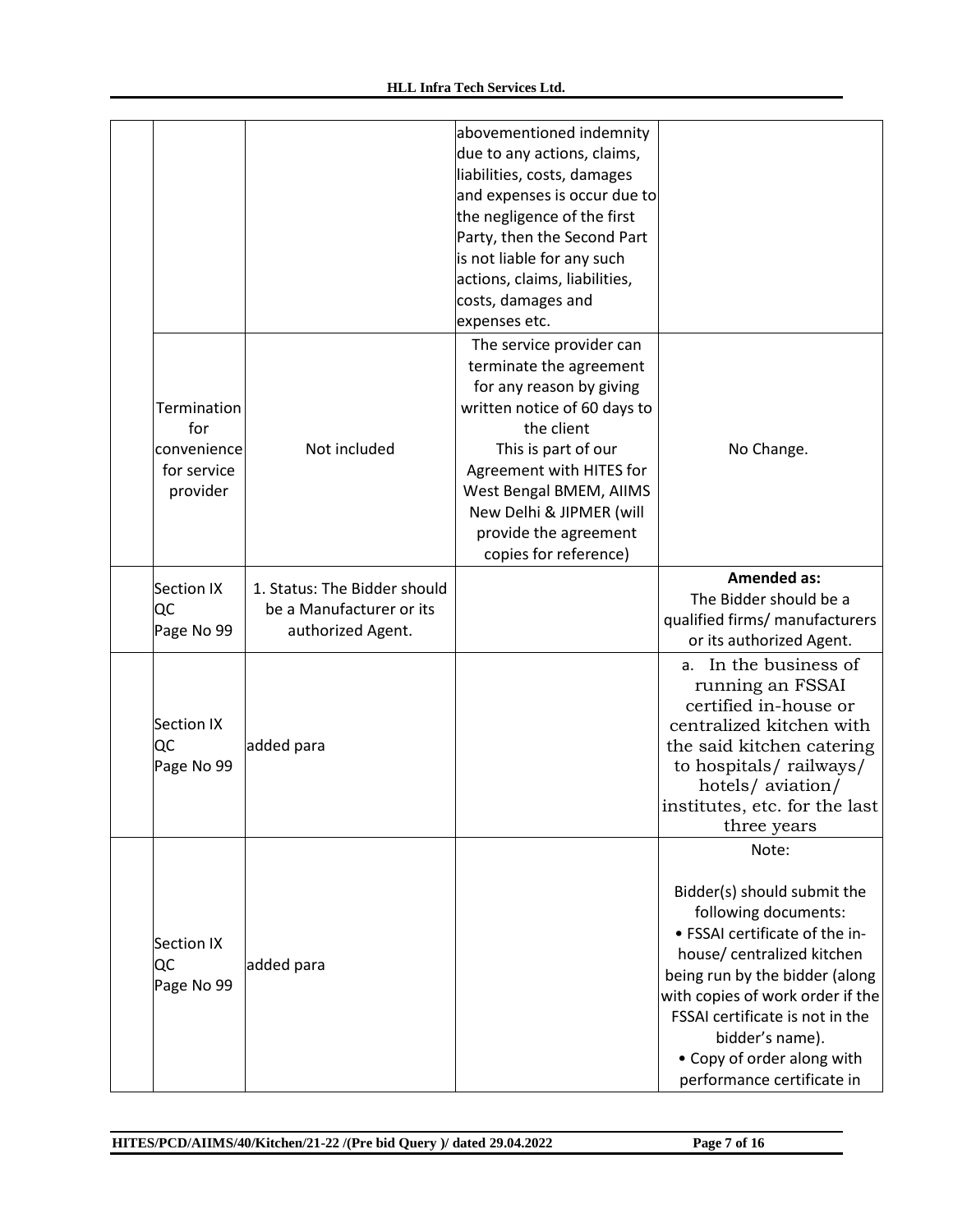|  | support of in-house/           |
|--|--------------------------------|
|  | centralized kitchen operations |
|  | duly certified by the issuing  |
|  | hospitals/railways/hotels/     |
|  | aviation/ institutes, etc.     |
|  | • Proof of Annual Billing and  |
|  | Annual turnover should be CA   |
|  | certified.                     |

# **Technical Pre Bid Query Reply**

|                                 | <b>Response To Pre-Bid Queries</b>                                                                                                                                                                                                                                                                                               |                                                                                                                                                                                                                                                                                                       |                                                                                                                                                                                                                 |                                                                                                                                 |  |  |
|---------------------------------|----------------------------------------------------------------------------------------------------------------------------------------------------------------------------------------------------------------------------------------------------------------------------------------------------------------------------------|-------------------------------------------------------------------------------------------------------------------------------------------------------------------------------------------------------------------------------------------------------------------------------------------------------|-----------------------------------------------------------------------------------------------------------------------------------------------------------------------------------------------------------------|---------------------------------------------------------------------------------------------------------------------------------|--|--|
|                                 | HITES/PCD/AIIMS/40/Kitchen/22-23 Dated:03.03.2022                                                                                                                                                                                                                                                                                |                                                                                                                                                                                                                                                                                                       |                                                                                                                                                                                                                 |                                                                                                                                 |  |  |
|                                 | Hospital Kitchen, Patient Dietary Services and Staff/Public Cafeteria for the AllMS Mangalagiri getting                                                                                                                                                                                                                          |                                                                                                                                                                                                                                                                                                       |                                                                                                                                                                                                                 |                                                                                                                                 |  |  |
|                                 | established/upgraded under PMSSY project (2022_HLL_107481_1)                                                                                                                                                                                                                                                                     |                                                                                                                                                                                                                                                                                                       |                                                                                                                                                                                                                 |                                                                                                                                 |  |  |
| <b>Tender</b><br>Page<br>& Para | <b>TENDER SPECIFICATION</b>                                                                                                                                                                                                                                                                                                      | <b>REPRESENTATION</b><br><b>RECEIVED FROM THE</b><br><b>FIRMS</b>                                                                                                                                                                                                                                     | <b>COMMITTEE</b><br><b>RECOMMENDATION</b>                                                                                                                                                                       | <b>JUSTIFICATION</b>                                                                                                            |  |  |
| Page<br>78,<br>Para ix          | Annexure $-6$<br>Turnkey works for Main<br>Kitchen<br>ix Bidder has to construct<br>toilets, rest room, change<br>room (Male & Female), eye-<br>shower and shower facilities<br>for their workers.                                                                                                                               | Eye Shower is not<br>required to be installed in<br>the kitchen.                                                                                                                                                                                                                                      | Annexure $-6$<br>Turnkey works for Main<br>Kitchen:<br>ix Bidder has to construct<br>toilets, rest room, change<br>room (Male & Female),<br>and shower facilities for<br>their workers.                         | Eye shower is usually<br>required in Labs to create<br>Aseptic conditions this is<br>not a necessary<br>requirement in Kitchen. |  |  |
| Page<br>78,<br>Para ix          | 1. Civil work:<br>b) Installation of false ceiling<br>with at least 0.8mm thick<br>stainless steel sheets (AISI<br>304) with minimum of 2x2 feet<br>size with proper insulation.                                                                                                                                                 | False ceiling sheet<br>thickness is 0.6mm also<br>insulation if false ceiling<br>is not recommended in<br>the kitchen.                                                                                                                                                                                | 1. Civil work:<br>b) Installation of false<br>ceiling with at least<br>0.6mm to 0.8mm thick<br>stainless steel sheets<br>(AISI 304) with minimum<br>of 2x2 feet size with<br>proper insulation.                 | For wider participation                                                                                                         |  |  |
| Page<br>79,<br>Para 3           | Annexure $-6$<br>Turnkey works for Main<br>Kitchen<br>3. Air-conditioning:<br>a) Bidder has to do Air<br>conditioning requirement as<br>per zoning concept and<br>standards.<br>b) All the work will be done<br>keeping in mind the prescribed<br>norms of the pressure and<br>the air changes for the<br>different areas of the | AllMS Mangalagiri<br>should provide chilled<br>water connection &<br>supply (Inlet & Outlet) at<br>one point outside the<br>KITCHEN, within 10<br>Metres of the kitchen<br>area. Because using any<br>other mode of cooling<br>will not generate proper<br>working temperature<br>inside the kitchen. | <b>Added Para:</b><br><b>AIIMS Mangalagiri has</b><br>existing chilled water<br>sytem appox 75 meter.<br>However, vendor has<br>to tap the connection<br>from the nearest<br>available chilled water<br>source. | For better clarity                                                                                                              |  |  |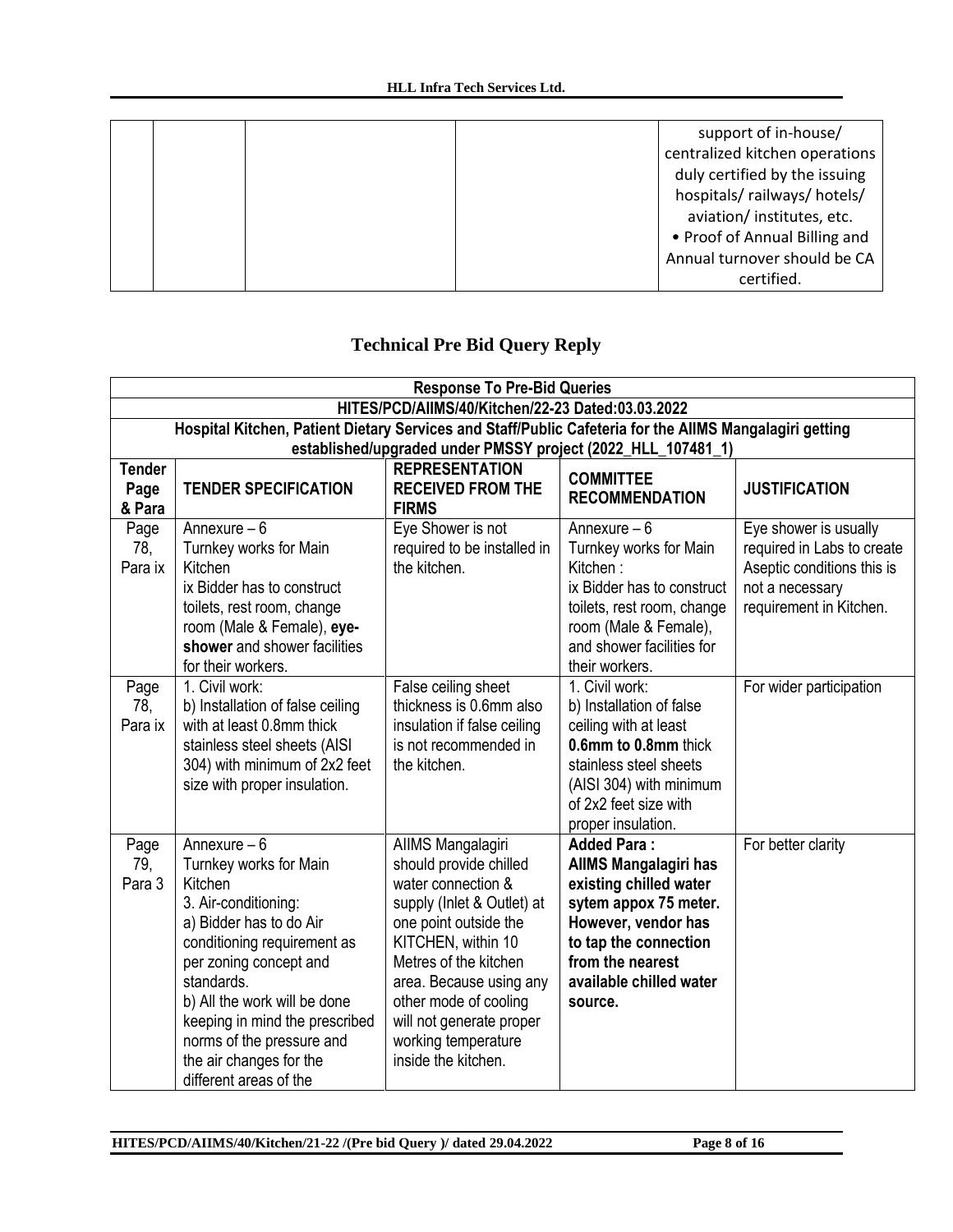|                           | <b>KITCHEN</b>                                                                                                                                                                                                                                                                                                                                                                                                                                                                                           |                                                                                                                                                                                                                                                                                                                                                                                                                                                                 |                                                                                                                                                                                                |                         |
|---------------------------|----------------------------------------------------------------------------------------------------------------------------------------------------------------------------------------------------------------------------------------------------------------------------------------------------------------------------------------------------------------------------------------------------------------------------------------------------------------------------------------------------------|-----------------------------------------------------------------------------------------------------------------------------------------------------------------------------------------------------------------------------------------------------------------------------------------------------------------------------------------------------------------------------------------------------------------------------------------------------------------|------------------------------------------------------------------------------------------------------------------------------------------------------------------------------------------------|-------------------------|
| Page<br>79,<br>Para<br>4a | 4. Fire safety:<br>a) Fire detection and alarm<br>system with conventional<br>optical type smoke detectors,<br>RIs/ MCP, fire control panel<br>and its wiring with copper<br>conductor FRLS wire shall be<br>provided as per CPWD<br>specifications.<br>i. Make of smoke detectors as<br>approved will be Apollo/<br>Edward/ Siemens/ Honeywell.<br>ii. Make of RI, Hooters, MCP,<br>Fire control panel will be of<br>Agni/ Safex/ Minimax.                                                              | Make of smoke detectors<br>and control panel should<br>be same.                                                                                                                                                                                                                                                                                                                                                                                                 | No change                                                                                                                                                                                      |                         |
| Page<br>79,<br>Para<br>4c | 4. Fire safety:<br>c) Automatic sprinkler system<br>with adequate size of<br>pressurization pump with<br>pressure gauge, flow switch,<br>annunciation panel etc shall be<br>installed by the vendor, as per<br>CPWD specifications.                                                                                                                                                                                                                                                                      | Pressurization pump is<br>usually common for the<br>service block and<br>tapping is done from the<br>line or else the same is<br>directly connected from<br>the overhead tank.                                                                                                                                                                                                                                                                                  | No change                                                                                                                                                                                      |                         |
| Page<br>80,<br>Para<br>6a | 6. Ventilation and lighting:<br>a) Provision of 2ftx2ft LED<br>lights to provide illumination of<br>500 lux in all areas. LED lights<br>to be flush mounted to the<br>false ceiling                                                                                                                                                                                                                                                                                                                      | 500 lux illumination is<br>required in only in bulk<br>cooking area, other<br>places require only 350<br>lux illumination.                                                                                                                                                                                                                                                                                                                                      | 6. Ventilation and lighting<br>a) Provision of 2ftx2ft<br>LED lights to provide<br>illumination of 400 - 500<br>lux in all areas. LED<br>lights to be flush<br>mounted to the false<br>ceiling | For wider participation |
| Pg-47                     | 21. AIIMS will provide<br>electrical power to the Kitchen<br>area. Vendor shall Install<br>electricity meter and electricity<br>charges at prevailing<br>institutional electrical supply<br>rates in the State of Andhra<br>Pradesh shall be deducted<br>from the OPEX bill as per<br>actuals for that period. It shall<br>be the responsibility of the<br>bidder to record the<br>electricity meter readings for<br>the billing period. AllMS<br>reserves the rights to verify the<br>same if required. | Sodexo shared that<br>entire kitchen equipment,<br>processes, technology<br>as prescribed in the<br>tender document, will be<br>invested keeping in mind<br>long term sustainability,<br>reducing carbon footprint<br>by bidder. This can be<br>addressed by electricity<br>being provided by AlIMS<br>- Mangalagiri, as it is in<br>the AIIMS Mangalagiri<br>scope for other areas.<br>This will benefit AllMS -<br>Mangalagiri with<br>reasonable price quote | No change                                                                                                                                                                                      |                         |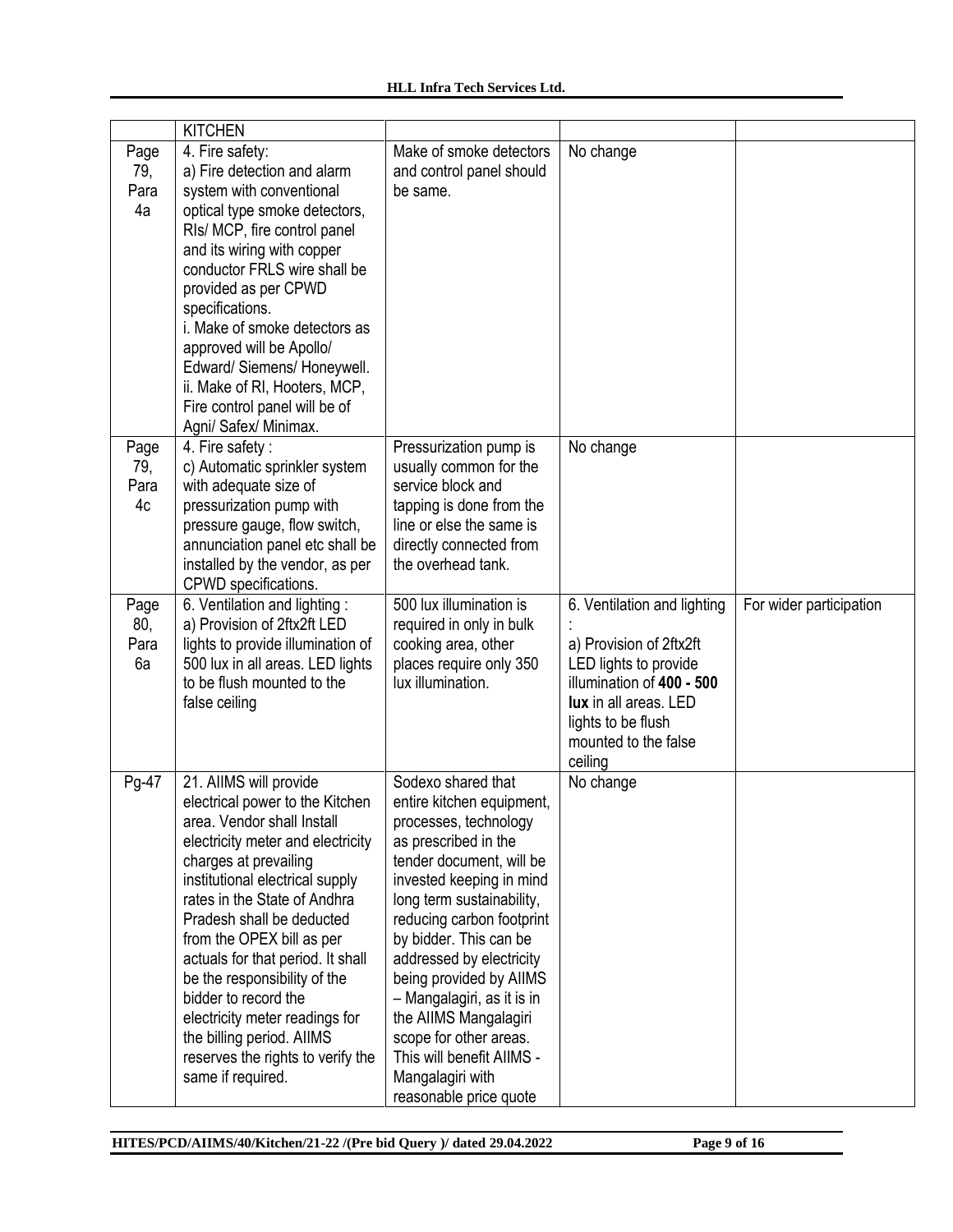|       |                                                                                                                                                                                                                                                                                                                                                                                                                                                                                                                                                                                                                                                                                                                                                                                                                                                                                                                                                                                                                                                                                                | from Bidders.<br>We request electricity<br>charges in Kitchen and<br>cafeteria to be borne<br>provided AIIMS<br>Mangalagiri. This will<br>help Sodexo to quote<br>most competitive rates<br>for patient, staff & visitors                                                                                                                                                                                               |                                                                                                                                                                |                    |
|-------|------------------------------------------------------------------------------------------------------------------------------------------------------------------------------------------------------------------------------------------------------------------------------------------------------------------------------------------------------------------------------------------------------------------------------------------------------------------------------------------------------------------------------------------------------------------------------------------------------------------------------------------------------------------------------------------------------------------------------------------------------------------------------------------------------------------------------------------------------------------------------------------------------------------------------------------------------------------------------------------------------------------------------------------------------------------------------------------------|-------------------------------------------------------------------------------------------------------------------------------------------------------------------------------------------------------------------------------------------------------------------------------------------------------------------------------------------------------------------------------------------------------------------------|----------------------------------------------------------------------------------------------------------------------------------------------------------------|--------------------|
| Pg-49 | <b>IV L1 Ranking &amp; Payment</b><br>2. Bidder has to quote OPEX<br>(Operational Cost) rate per<br>General diet per day and rate<br>per private diet per day as<br>mentioned in Annexure- 2, 3 &<br>4. This OPEX rate<br>must be inclusive of the cost of<br>manpower, consumables any<br>other recurring cost incurred<br>for the receiving, washing,<br>cooking, preparing,<br>distributing, quality control, etc<br>for the operation of Main<br>Kitchen services used only for<br>patients as per SOP<br>prescribed in the tender. This<br>OPEX (operational cost)rate<br>shall be the basis for<br>calculating bid ranking as per<br>Annexure 4. However, the<br>OPEX shall be paid on<br>monthly basis by multiplying<br>the quoted OPEX rate per<br>general and private diet with<br>the actual number of diets<br>(General + Private) verified by<br>the dietician and approved by<br>competent authority of AIIMS.<br>The minimum number of<br>Operational Beds for the<br>purpose of OPEX shall not be<br>less than 100 from the date of<br>commissioning of the Kitchen<br>system. | Sodexo recommends<br>having more specific<br>payment terms for OPEX<br>in line with as for<br>CAPEX.<br>OPEX payment in full to<br>be done by AllMS<br>Mangalagiri in 30 days<br>from submission of<br>invoice by the bidder<br>based on the mid-night<br>patient count (12<br>midnight), number<br>provided by the Hospital<br>Administration /MRD by<br>multiplying the OPEX<br>rate i.e. per day per<br>patient rate | <b>Added Para:</b><br><b>OPEX</b> payment will be<br>done by AllMS<br>Mangalagiri in 30 days<br>from submission of<br>verified invoice/bills by<br>the vendor. | For better clarity |
| Pg-51 | 5. KNIFE SANITIZER WITH<br>UV LAMP<br>iii) Should be of two hinged<br>doors construction                                                                                                                                                                                                                                                                                                                                                                                                                                                                                                                                                                                                                                                                                                                                                                                                                                                                                                                                                                                                       | Some of the equipment<br>mentioned in the Tender<br>Document are Specific to<br>only one company which<br>creates hindrance in<br>procurement of                                                                                                                                                                                                                                                                        | No change                                                                                                                                                      |                    |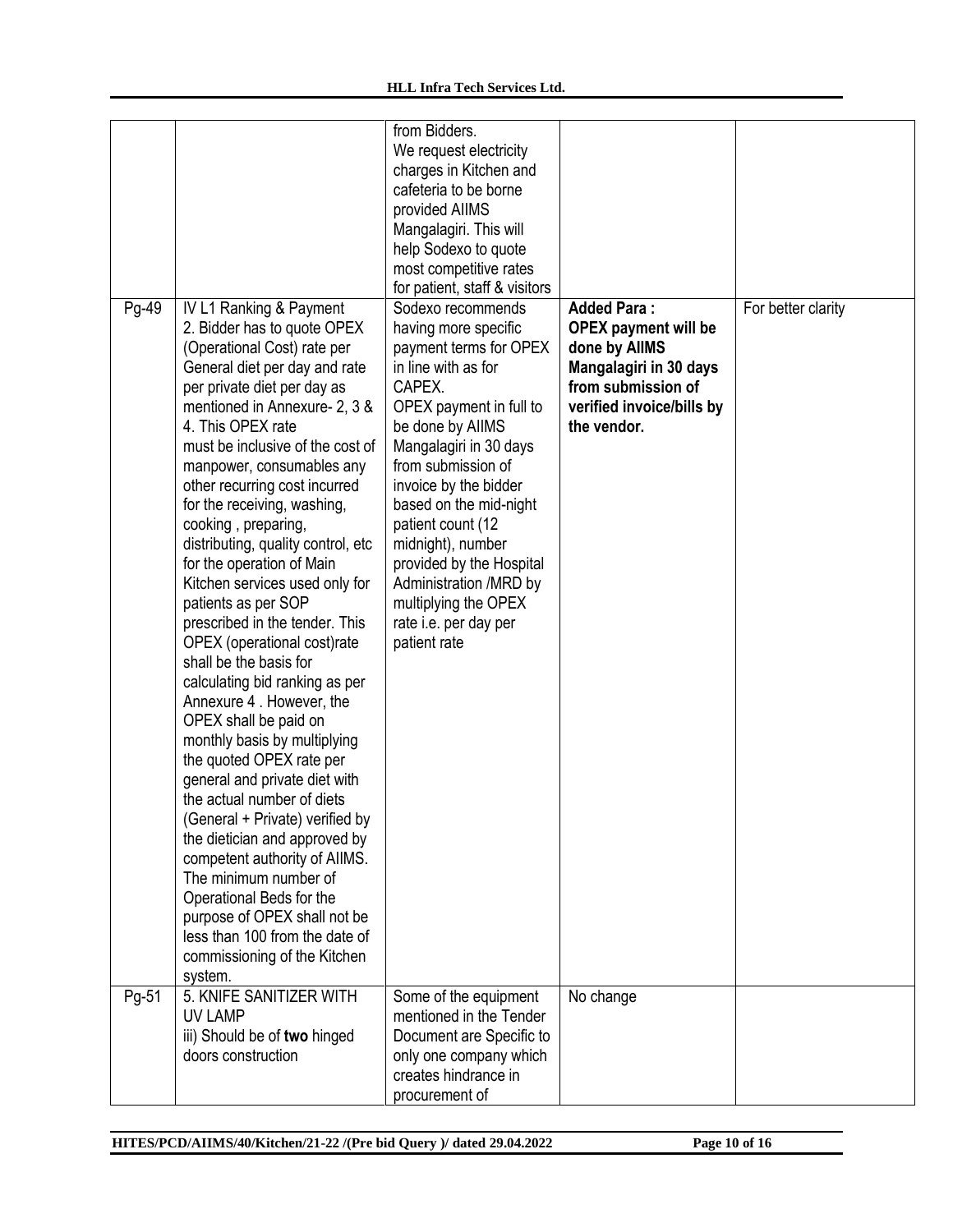|       |                                                                                                                                                                                                                                                                                                                                                                                          | equipment as no other<br>company manufactures<br>as per mentioned<br>specification. This is also<br>in contrast to the<br>preference to Make in<br>India equipment as<br>mentioned in the tender<br>document on page no.22<br>Point no.35.4. Some of<br>the requested changes<br>are mentioned below:<br>Should be of <b>One or two</b><br>hinged door construction,<br>as it does not affect the<br>efficiency of the<br>machine. |                                                                                                                                                                                                                                                                                    |                         |
|-------|------------------------------------------------------------------------------------------------------------------------------------------------------------------------------------------------------------------------------------------------------------------------------------------------------------------------------------------------------------------------------------------|------------------------------------------------------------------------------------------------------------------------------------------------------------------------------------------------------------------------------------------------------------------------------------------------------------------------------------------------------------------------------------------------------------------------------------|------------------------------------------------------------------------------------------------------------------------------------------------------------------------------------------------------------------------------------------------------------------------------------|-------------------------|
| Pg-51 | 6. WALL MOUNTED HOSE<br><b>REEL WITH SPRAY GUN</b><br>vi) Hose reel to be provided<br>with a closed stainless-steel<br>drum                                                                                                                                                                                                                                                              | Hose reel to be provided<br>with stainless steel drum.                                                                                                                                                                                                                                                                                                                                                                             | No change                                                                                                                                                                                                                                                                          |                         |
| Pg-54 | 13. MOTORIZED<br><b>VEGETABLE PEELER</b><br>vii) Pulse function to control<br>the unloading operation.<br>viii) Removable water inlet,<br>clipped to the cover, designed<br>to serve as a spray to clean<br>the machine.<br>ix) Detectors to stop the<br>machine from operating when<br>the lid and/or door are opened                                                                   | The above features are<br>only available in one<br>company and not with<br>the others. Thus, the<br>same should be<br>removed.                                                                                                                                                                                                                                                                                                     | No change                                                                                                                                                                                                                                                                          |                         |
| Pg-56 | 18. DOUGH KNEADER - 80<br>litres<br>iv) Reinforced transmission<br>and powerful asynchronous<br>motor (2200 W)<br>v) Should be with<br>electromechanical 3 speed<br>variator (40, 80, 160 rpm).<br>ix) Kneading: speed 1 or 2 with<br>hook; Blending: speed 2 with<br>paddle; Whipping: speed 3<br>with whisk.<br>x) To be supplied with spiral<br>hook, paddle and reinforced<br>whisk. | iv) Please give a range<br>of Motor between<br>1800W-2400W, as<br>different companies give<br>different wattage<br>v) Different Machines<br>have different RPM.<br>Please remove the exact<br>RPM and give a range of<br><b>RPM</b><br>$ix)$ & $x)$ These are not<br>required as planetary<br>mixer is already being<br>procured separately                                                                                        | 18. DOUGH KNEADER<br>$-80$ litres<br>iv) Reinforced<br>transmission and<br>powerful asynchronous<br>motor (1800 - 2400 W)<br>v) Should be with<br>electromechanical 3<br>speed variator. It should<br>cover the range of 40 -<br>160 rpm (+/- 10 rpm)<br>ix) Deleted<br>x) Deleted | For wider participation |
| Pg-56 | 19. DOUGH KNEADER - 40<br>litres                                                                                                                                                                                                                                                                                                                                                         | iv) Please give a range<br>of Motor between                                                                                                                                                                                                                                                                                                                                                                                        | 19. DOUGH KNEADER<br>$-40$ litres                                                                                                                                                                                                                                                  | For wider participation |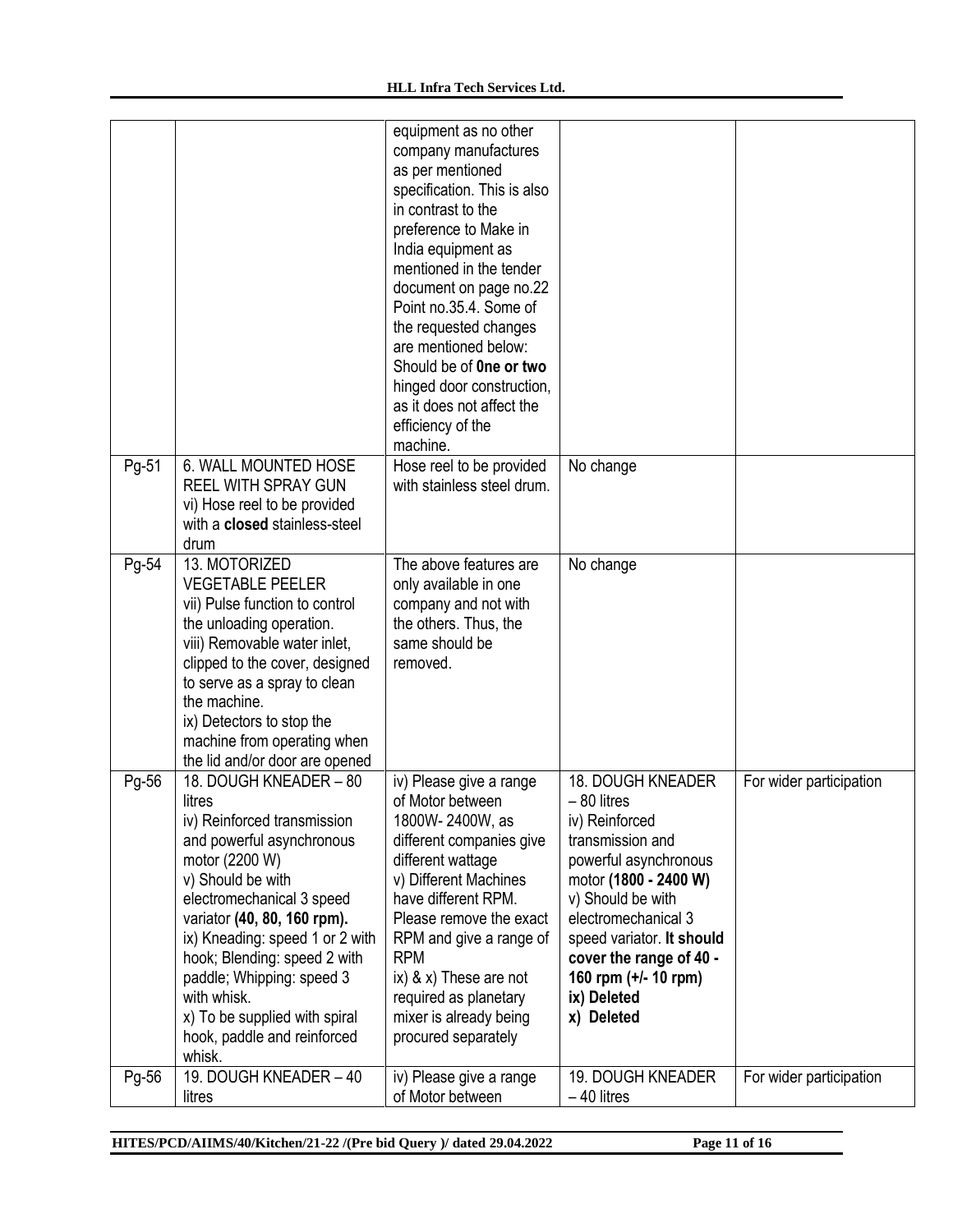|       | iv) Reinforced transmission<br>and powerful asynchronous<br>motor (2200 W)<br>v) Should be with<br>electromechanical 3 speed<br>variator (40, 80, 160 rpm).<br>ix) Kneading: speed 1 or 2 with<br>hook; Blending: speed 2 with<br>paddle; Whipping: speed 3<br>with whisk.<br>x) To be supplied with spiral<br>hook, paddle and reinforced<br>whisk. | 1800W-2400W, as<br>different companies give<br>different wattage<br>v) Different Machines<br>have different RPM.<br>Please remove the exact<br>RPM and give a range of<br><b>RPM</b><br>$ix)$ & $x)$ These are not<br>required as planetary<br>mixer is already being<br>procured separately | iv) Reinforced<br>transmission and<br>powerful asynchronous<br>motor (1800 - 2400 W)<br>v) Should be with<br>electromechanical 3<br>speed variator. It should<br>cover the range of 40 -<br>160 rpm (+/- 10 rpm)<br>ix) Deleted<br>x) Deleted   |                         |
|-------|------------------------------------------------------------------------------------------------------------------------------------------------------------------------------------------------------------------------------------------------------------------------------------------------------------------------------------------------------|----------------------------------------------------------------------------------------------------------------------------------------------------------------------------------------------------------------------------------------------------------------------------------------------|-------------------------------------------------------------------------------------------------------------------------------------------------------------------------------------------------------------------------------------------------|-------------------------|
| Pg-56 | 20. CUTTER / SLICER                                                                                                                                                                                                                                                                                                                                  | These are two different<br>machines and need to be<br>procured separately, i.e.<br>Machine 1 is Cutter and<br>Machine 2 is Slicer.                                                                                                                                                           | No change                                                                                                                                                                                                                                       |                         |
| Pg-56 | 21. PORTABLE HAND MIXER<br>viii) Safety feature to require<br>both hands to start the<br>machine.                                                                                                                                                                                                                                                    | This function is not<br>required as this mixer is<br>used by placing in on the<br>stand inside the Pots<br>directly.                                                                                                                                                                         | No change                                                                                                                                                                                                                                       |                         |
| Pg-58 | 4. TILTING BRAISING PAN<br>vii) Size (WxDxH)<br>1600x900x700mm<br>xi) USB connection for update<br>the software, upload recipes<br>and download HACCP data<br>xv) Safety valve on the lid<br>avoids overpressure in the<br>food compartment                                                                                                          | vii) Every machine is of<br>different size of different<br>manufacturers<br>xi) USB is not required in<br>the functioning of the<br>machine<br>xv) The chamber is not<br>pressurised hence safety<br>valve to avoid pressure<br>is not required.                                             | 4. TILTING BRAISING<br><b>PAN</b><br>vii) Size (WxDxH)<br>1600x900x700mm<br>(approx)<br>xi) Deleted<br>xv) Deleted                                                                                                                              | For wider participation |
| Pg-59 | <b>6. TILTING PRESSURISED</b><br><b>BRAISING PAN</b><br>7. EXHAUST HOOD FOR<br><b>TILTING PRESSURISED</b><br><b>BRAISING PAN</b>                                                                                                                                                                                                                     | This is not much useful<br>in the hospital kitchen.<br>All the similar work can<br>be done in the combi<br>oven or other<br>equipments already<br>procured. This is not<br>essential for functioning<br>in the dietary kitchen.                                                              | Items: 6. TILTING<br><b>PRESSURISED</b><br><b>BRAISING PAN - Item</b><br>deleted (with<br>specifications)<br><b>7. EXHAUST HOOD</b><br><b>FOR TILTING</b><br><b>PRESSURISED</b><br><b>BRAISING PAN-Item</b><br>deleted (with<br>specifications) | Items not required.     |
| Pg-59 | 8. TILTING BOILING PAN<br>vi) Size (WxDxH)<br>1500x1000x700mm<br>viii) Max pressure of inner<br>jacket at 1,5 bar; minimum<br>working pressure at 0.1 bar.                                                                                                                                                                                           | vi) Sizes varies of each<br>machine<br>viii) Working Pressure of<br>each machine is different<br>xi) Tilting & Pouring is<br>soft in each machine and                                                                                                                                        | 8. TILTING BOILING<br><b>PAN</b><br>vi) Approx Size<br>(WxDxH)<br>1500x1000x700mm<br>viii) Max pressure of                                                                                                                                      | For wider participation |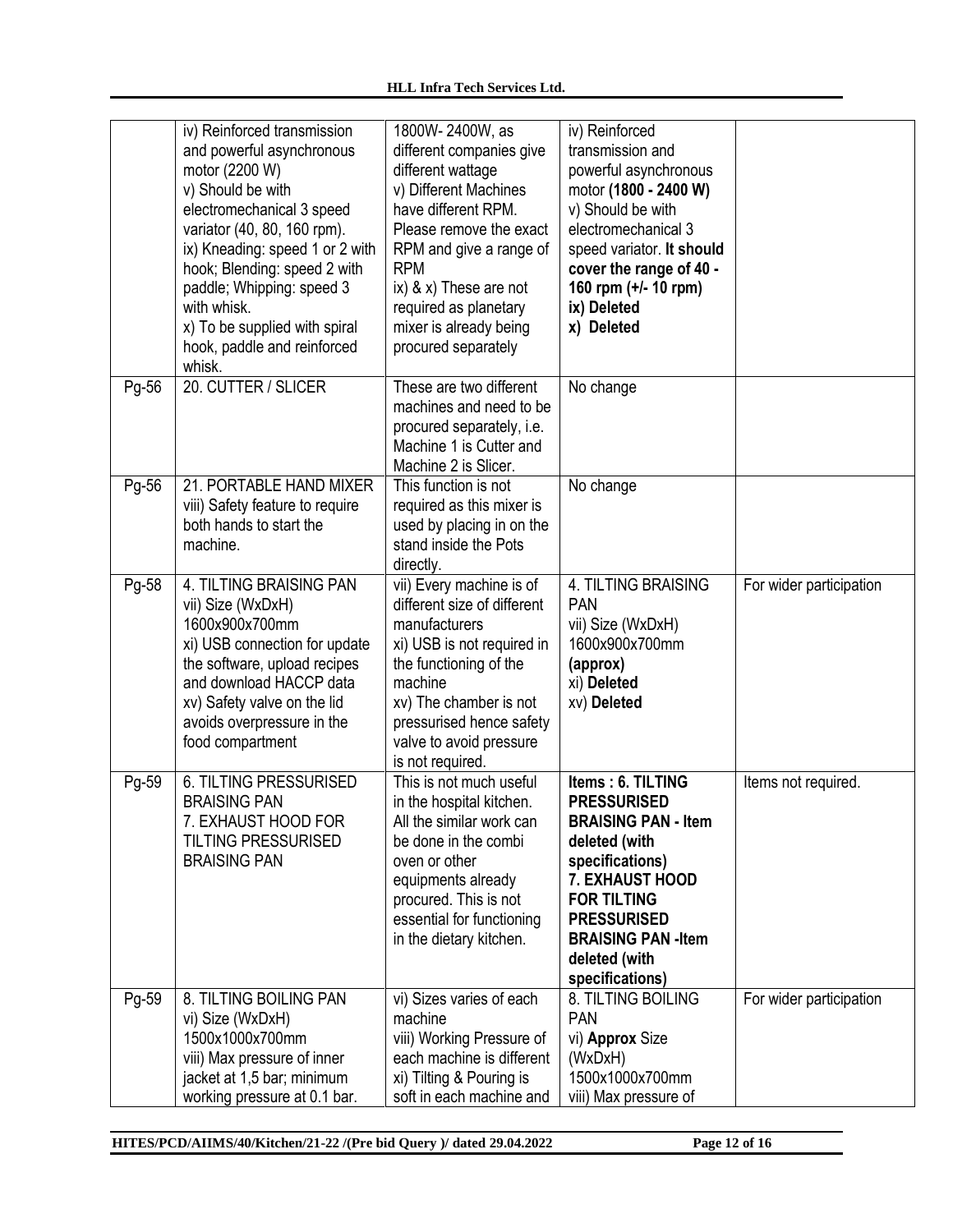|       | xi) Tilting and pouring speeds<br>can be precisely adjusted.<br>xiv) USB connection to easily<br>update the software, upload<br>recipes and download HACCP<br>data. | thus speed control is not<br>required.<br>xiv) USB Connection is<br>not required                                                                                                                                                                                                               | inner jacket at 1,5 bar<br>(Approx); minimum<br>working pressure at 0.1<br>bar. (Approx)<br>xi) Deleted<br>xiv) Deleted |                         |
|-------|---------------------------------------------------------------------------------------------------------------------------------------------------------------------|------------------------------------------------------------------------------------------------------------------------------------------------------------------------------------------------------------------------------------------------------------------------------------------------|-------------------------------------------------------------------------------------------------------------------------|-------------------------|
| Pg-61 | 18. FOUR BURNER RANGE<br>WITH CONVECTION OVEN<br><b>UNDERNEATH</b>                                                                                                  | The underneath<br>convection oven is very<br>small in size and not<br>required in the kitchen of<br>this magnitude. Further<br>the Oven is already<br>being procured in the<br>Bakery Area.                                                                                                    | No change                                                                                                               |                         |
| Pg-62 | 21. HIGH POWER GRILL                                                                                                                                                | This equipment is of<br>small size and not<br>required in the kitchen of<br>this magnitude, also<br>grilling can be done more<br>effectively in combi oven<br>which is already being<br>procured                                                                                               | 21. HIGH POWER<br><b>GRILL - Item deleted</b><br>(with specifications)                                                  | Items not required.     |
| Pg-63 | 2. DISH WASHER - HOOD<br>TYPE WITH VAPOUR HOOD<br>ii) Capacity - 80 racks / Hr                                                                                      | Range should be given<br>between 60 to 80 racks                                                                                                                                                                                                                                                | 2. DISH WASHER -<br><b>HOOD TYPE WITH</b><br><b>VAPOUR HOOD</b><br>ii) Capacity - atleast 80<br>racks / Hr              | For wider participation |
| Pg-65 | H.2. COLD ROOM - WALK IN<br><b>REFRIGERATOR</b><br>iv) Internal floor in non-slip,<br>plastic coated, galvanized<br>steel sheet                                     | Internal Floor should be<br>Kota Tiles for better<br>durability                                                                                                                                                                                                                                | H.2. COLD ROOM -<br><b>WALK IN</b><br><b>REFRIGERATOR</b><br>iv) Internal floor in non-<br>slip, Kota Tiles             | For better durability   |
| Pg-65 | H.3. FREEZER ROOM -<br><b>WALK IN FREEZER</b><br>iv) Internal floor in non-slip,<br>plastic coated, galvanized<br>steel sheet                                       | Internal Floor should be<br>Kota Tiles for better<br>durability.                                                                                                                                                                                                                               | H.3. FREEZER ROOM -<br><b>WALK IN FREEZER</b><br>iv) Internal floor in non-<br>slip, Kota Tiles                         | For better durability   |
| Pg-69 | ANNEXURE $-01$<br>Dietary ServicesBOQ (CAPEX<br>Items)                                                                                                              | 50 items out 123 line<br>items have NO quality<br>mentioned. This will be a<br>major problem while<br>computing the<br>commercials and also<br>ensure bidders have<br>standard document for<br>bidding.<br>Many others lines items<br>quantity do not reflect the<br>actual current and future | <b>Clarified as:</b><br>"Refer to amended BOQ"                                                                          |                         |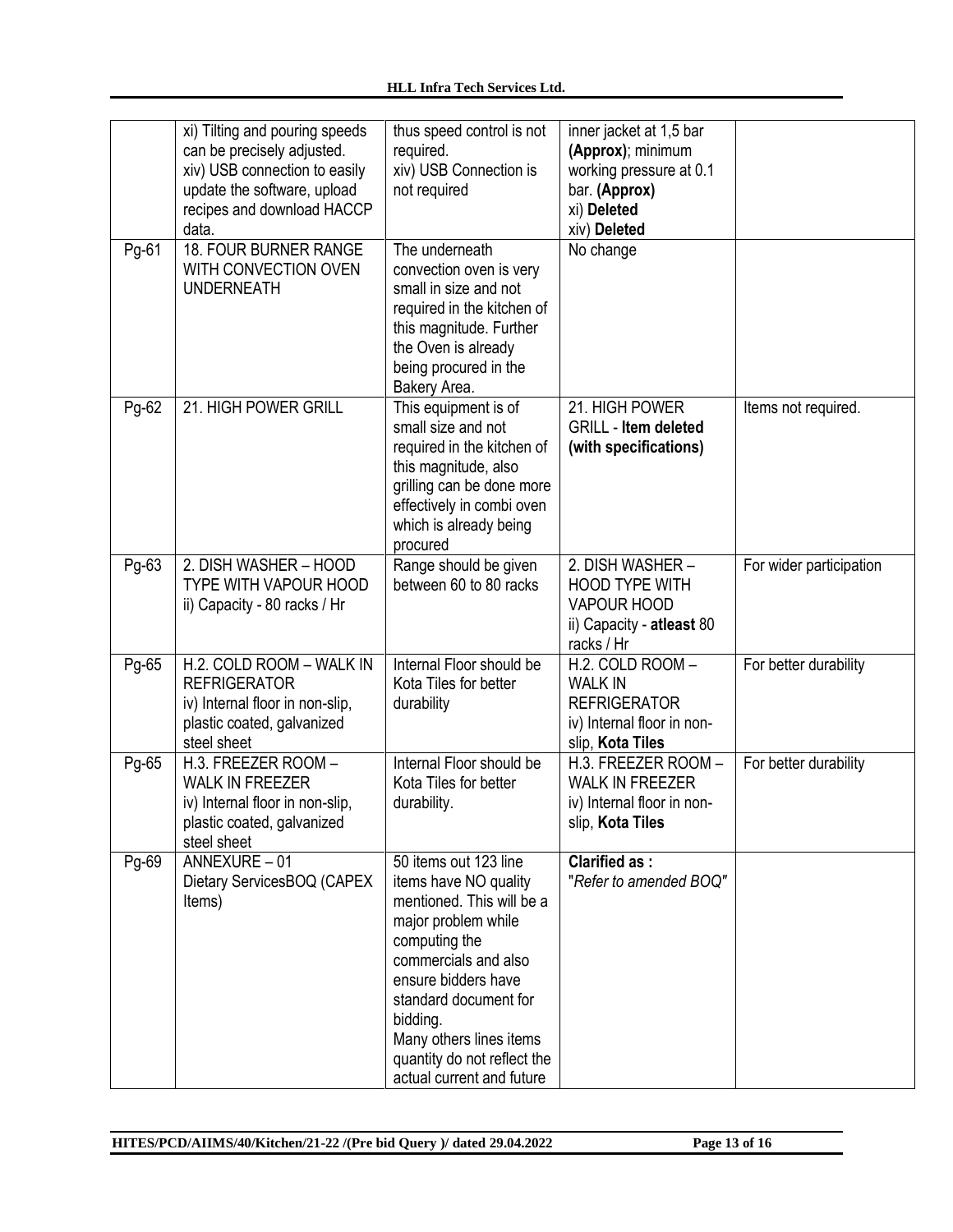|       |                                                                                                                                                                                                                                                                                                                                                                                              | requirement, hence have<br>been validated<br>We are sending attached<br>the revalidated quantities<br>against all items. Majorly<br>suggesting qty where it<br>wasn't mentioned for<br>your consideration<br>(List attached)                                                             |                                                                                                                                                                                                                                                                                                                                                                                                                                        |                                       |
|-------|----------------------------------------------------------------------------------------------------------------------------------------------------------------------------------------------------------------------------------------------------------------------------------------------------------------------------------------------------------------------------------------------|------------------------------------------------------------------------------------------------------------------------------------------------------------------------------------------------------------------------------------------------------------------------------------------|----------------------------------------------------------------------------------------------------------------------------------------------------------------------------------------------------------------------------------------------------------------------------------------------------------------------------------------------------------------------------------------------------------------------------------------|---------------------------------------|
| Pg-72 | ANNEXURE-01<br>Dietary ServicesBOQ (CAPEX<br>Items)<br>102 Cling foil Paper Napkins<br>As required<br>103 Chapatti Wrap As required                                                                                                                                                                                                                                                          | These are consumable<br>items and needs to be<br>procured on continuous<br>basis thus giving the rate<br>under CAPEX category<br>is not possible                                                                                                                                         | ANNEXURE - 01<br>Dietary ServicesBOQ<br>(CAPEX Items)<br>102 Deleted<br>103 Deleted                                                                                                                                                                                                                                                                                                                                                    | As the items are<br>consumable items. |
| Pg-73 | ANNEXURE-01<br>Dietary ServicesBOQ (CAPEX<br>Items)<br>110 - Macerators - As require                                                                                                                                                                                                                                                                                                         | We will already be using<br>drain gratings before<br>releasing any water into<br>drain thus blocking any<br>solid particles, hence we<br>do not need macerator,<br>which is usually needed<br>in factories or drains of<br>big size and hence<br>money can be saved on<br>this equipment | ANNEXURE-01<br>Dietary ServicesBOQ<br>(CAPEX Items)<br>110 - Deleted                                                                                                                                                                                                                                                                                                                                                                   | Item not required.                    |
| Pg-73 | <b>ANNEXURE - A</b><br><b>FIXED PRICE LIST-1</b><br>(Rates of the following items<br>are fixed in Staff & Visitor<br>cafeteria)<br>Note: The prices of items for<br>staff & visitors will be revised<br>periodically by AIIMS. Those<br>items whose rates are not<br>available in this list can be<br>fixed by the vendor in<br>consultation with<br>administration of AIIMS<br>Mangalagiri. | Sodexo highlighted the<br>high inflation trend in<br>pre-bid meeting during<br>last few years which is<br>likely to continue in<br>coming years too &<br>requested annual rate<br>revision of 7% on<br>cafeteria retail rates for<br>staff and visitors.                                 | <b>ANNEXURE - A</b><br><b>FIXED PRICE LIST-1</b><br>(Rates of the following<br>items are fixed in Staff &<br>Visitor cafeteria)<br>Note: The prices of items<br>for staff & visitors will be<br>revised periodically by<br>AllMS, considering<br>annual inflation rates.<br>Those items whose rates<br>are not available in this<br>list can be fixed by the<br>vendor in consultation<br>with administration of<br>AllMS Mangalagiri. | For better clarity                    |
| Pg-77 | Annexure $-5$<br>Suggestive Brand of Items<br>(FSSAI Approved)                                                                                                                                                                                                                                                                                                                               | Service provider should<br>be able to quote<br>considering equivalent<br>good brands which are<br>FSSAI approval & have<br>local availability                                                                                                                                            | No change                                                                                                                                                                                                                                                                                                                                                                                                                              |                                       |
| Pg-78 | ii) The turnkey work includes                                                                                                                                                                                                                                                                                                                                                                | Sodexo recommended                                                                                                                                                                                                                                                                       | <b>Added Para under</b>                                                                                                                                                                                                                                                                                                                                                                                                                | For better clarity                    |

**HITES/PCD/AIIMS/40/Kitchen/21-22 /(Pre bid Query )/ dated 29.04.2022 Page 14 of 16**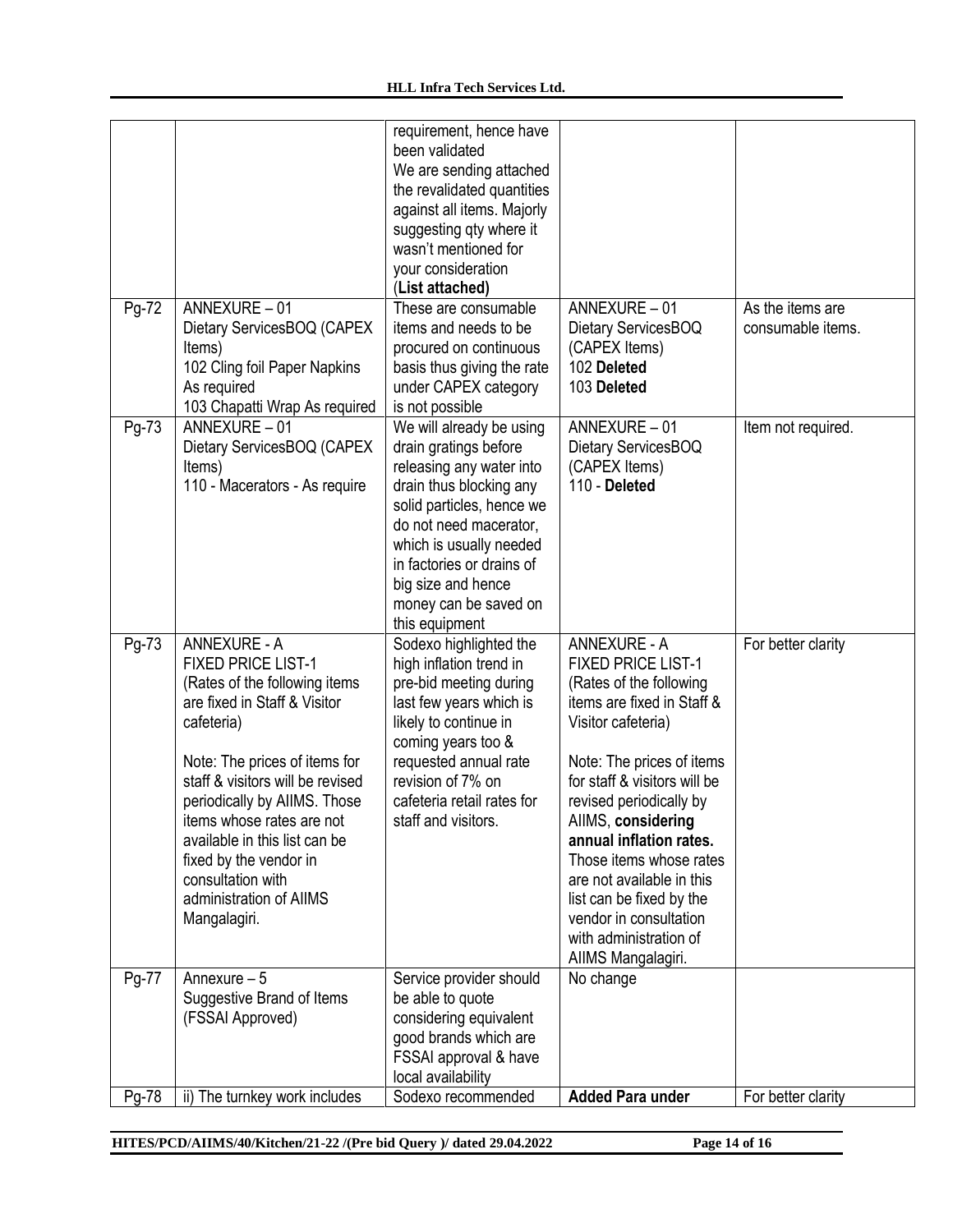| all modifications to the built up<br>space provided at the hospital<br>site including Installation of<br>Equipment, RO plant, civil<br>works, electrical works,<br>plumbing works, false ceiling,<br>CCTV, firefighting, sanitary,<br>drainage, furnishing, HVAC<br>etc. While designing the<br>Kitchen the Bidder has to<br>provision for future expansion<br>of Kitchen for installation of the<br>highest capacity equipment<br>like Combi-Oven, Dishwasher,<br>Braising Pan quoted by the<br>bidder in the said tender. This<br>provision should be made<br>without disrupting the zoning<br>of the Kitchen. All ancillary<br>services like (electricity, water<br>points, plumbing, R.O.<br>etc.) required for future<br>expansion has to be built in<br>while<br>designing and furnishing the<br>Kitchen | that AllMS - Mangalagiri<br>to provide RO water at<br>their cost for all the<br>mentioned Food<br>preparation & service<br>areas, as this will help in<br>controlling & maintaining<br>consistency across<br>AIIMS - Mangalagiri<br>campus.<br>We also request<br>electricity back up (DG<br>Set etc) for kitchen and<br>cafeteria to be provided<br>by AIIMS Managalagiri at<br>their cost as this part of<br>basic infrastructure and<br>would require integration<br>with main supply etc. | specification :<br><b>DG Backup for Kitchen</b><br>& Cafeteria will be<br>provided by the<br>Institute.                                                                                                                                                                                                                             |  |
|----------------------------------------------------------------------------------------------------------------------------------------------------------------------------------------------------------------------------------------------------------------------------------------------------------------------------------------------------------------------------------------------------------------------------------------------------------------------------------------------------------------------------------------------------------------------------------------------------------------------------------------------------------------------------------------------------------------------------------------------------------------------------------------------------------------|-----------------------------------------------------------------------------------------------------------------------------------------------------------------------------------------------------------------------------------------------------------------------------------------------------------------------------------------------------------------------------------------------------------------------------------------------------------------------------------------------|-------------------------------------------------------------------------------------------------------------------------------------------------------------------------------------------------------------------------------------------------------------------------------------------------------------------------------------|--|
|                                                                                                                                                                                                                                                                                                                                                                                                                                                                                                                                                                                                                                                                                                                                                                                                                | <b>Chilled Water inlet Point</b><br>should be provided in the<br>kitchen for HVAC<br>System                                                                                                                                                                                                                                                                                                                                                                                                   | Relevant points added<br>above.                                                                                                                                                                                                                                                                                                     |  |
| <b>NA</b>                                                                                                                                                                                                                                                                                                                                                                                                                                                                                                                                                                                                                                                                                                                                                                                                      | The is no provision for<br>increase in Canteen<br>rates during the 10 Year<br>period, which is<br>practically not feasible.                                                                                                                                                                                                                                                                                                                                                                   | <b>Clarified as:</b><br>Refer para under page<br>93, specifies as "Note:<br>The prices of items for<br>staff & visitors will be<br>revised periodically by<br>AIIMS. Those items<br>whose rates are not<br>available in this list can<br>be fixed by the vendor in<br>consultation with<br>administration of AIIMS<br>Mangalagiri." |  |
| <b>NA</b>                                                                                                                                                                                                                                                                                                                                                                                                                                                                                                                                                                                                                                                                                                                                                                                                      | In the diet plan it is not<br>mentioned whether<br>protein powder will be<br>procured by the vendor<br>or the same will be<br>supplied directly by the<br>hospital dietary                                                                                                                                                                                                                                                                                                                    | <b>Clarified as:</b><br>"Will be decided after the<br>award of contract"                                                                                                                                                                                                                                                            |  |